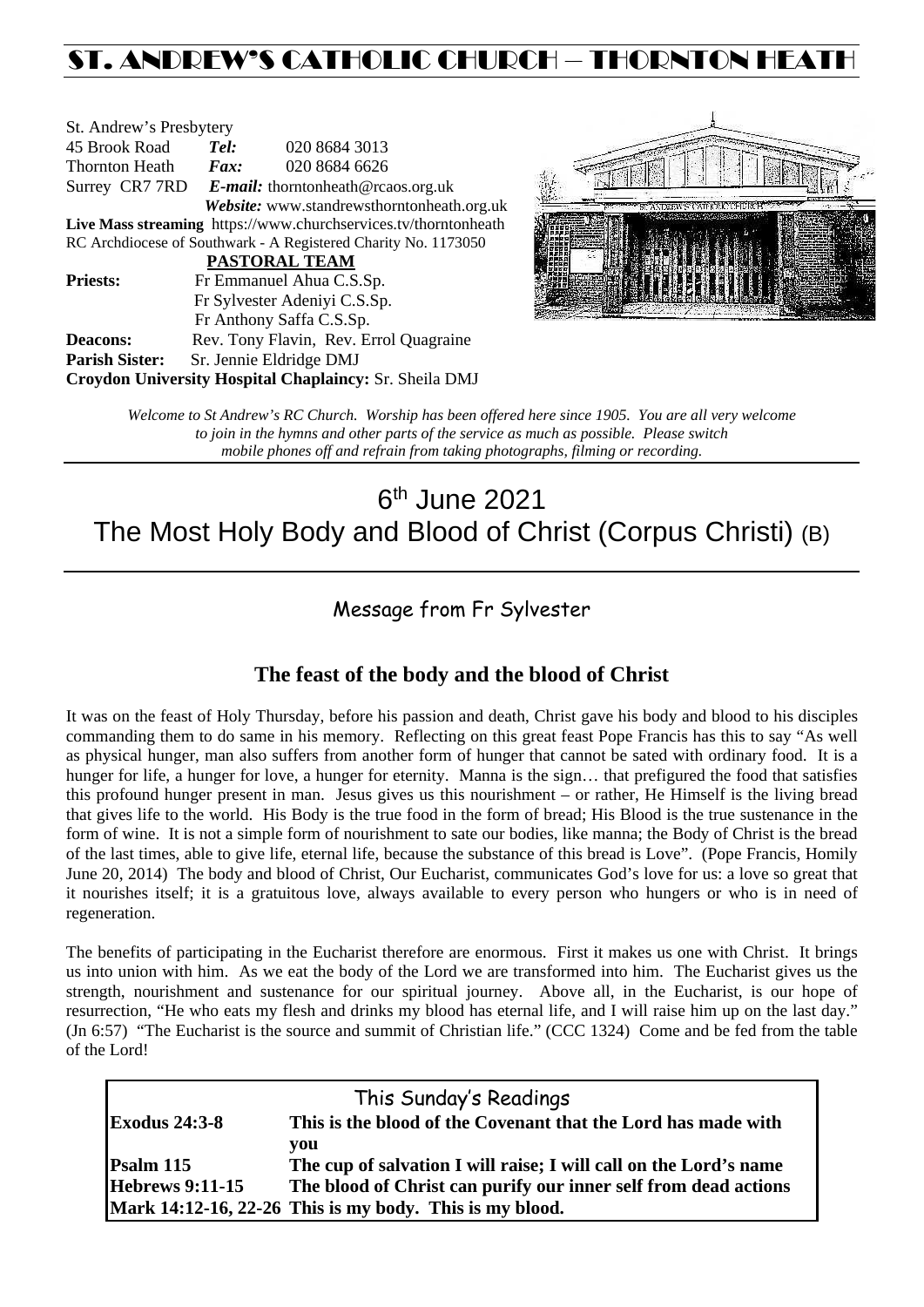Diary for the Week

| Sunday 6 <sup>th</sup> June    |                    | 6.00pm (Saturday) First Mass of Sunday | Pasquelina (Rina) Fernandes RIP    |
|--------------------------------|--------------------|----------------------------------------|------------------------------------|
| The Most Holy Body and         | $9.30$ am          | <b>Mass</b>                            | John Messina RIP                   |
| <b>Blood of Christ (Corpus</b> | 11.30am            | <b>Mass</b>                            |                                    |
| Christi)                       | 6.00 <sub>pm</sub> | <b>Mass</b>                            | For the People of the Parish       |
| Monday 7 <sup>th</sup> June    | $7.30$ am          | <b>Mass</b>                            | George Yeared RIP                  |
|                                | 10.00am            | <b>Mass</b>                            |                                    |
| Tuesday 8 <sup>th</sup> June   | 7.30am             | <b>Mass</b>                            | Mary Gallagher RIP                 |
|                                | 10.00am            | <b>Mass</b>                            |                                    |
| Wednesday 9 <sup>th</sup> June | 7.30am             | Mass                                   |                                    |
|                                | 10.00am            | <b>Mass</b>                            | Paul Etuka RIP                     |
| Thursday 10 <sup>th</sup> June | 7.30am             | <b>Mass</b>                            |                                    |
|                                | 10.00am            | <b>Mass</b>                            | June Simon RIP                     |
| Friday 11 <sup>th</sup> June   | 7.30am             | <b>Mass</b>                            |                                    |
| The Most Sacred Heart of       | 10.00am            | <b>Mass</b>                            | <b>Sr Mary Martin RIP</b>          |
| Jesus                          |                    |                                        |                                    |
| Saturday 12 <sup>th</sup> June | 9.30am             | <b>Mass</b>                            | Michael & Phyllis Keane $(F)$      |
| The Immaculate Heart of        | $10.00 - 10.30$ am | <b>Confessions</b>                     |                                    |
| the Blessed Virgin Mary        | $5.00 - 5.30$ pm   | <b>Confessions</b>                     |                                    |
|                                | 6.00 <sub>pm</sub> | <b>First Mass of Sunday</b>            | Tony Da Costa RIP                  |
| Sunday 13 <sup>th</sup> June   | 9.30am             | <b>Mass</b>                            | Michael D'Souza RIP Anniv          |
| $11^{th}$ Sunday of the Year   | 11.30am            | <b>Mass</b>                            | Jordan & Sabina Ogwuke (Birthdays) |
|                                | 6.00 <sub>pm</sub> | <b>Mass</b>                            | For the People of the Parish       |

Church cleaners: this week: Sancho's Dusters, next week: St Jude's Group

## St. Andrew's Parish Notices

#### **LIVE STREAMING OUR MASSES**

I am happy to say that our live streaming has been very successful so far! Judging by the number of "hits" St Andrew's has been receiving, we are very happy to see that many of you who cannot come to Mass is making good use of this service.

The address for accessing our live streaming<https://www.churchservices.tv/thorntonheath>

### **ALL NATIONS CATHOLIC CHARISMATIC GROUP UK**

The group have launched a food bank project in order to help families who are in need of extra help with regards to some food items. This will be held in St Andrew's hall every second Saturday every month until the end of the year. The next one will be on Saturday  $12<sup>th</sup>$  June approximately from  $12.00 - 1.00$ pm. If you know of any families who may benefit from this, please let them know.

#### **CONFIRMATION CATECHIST MEETING**

There is a Confirmation Catechist meeting at  $4.00$ pm on  $13<sup>th</sup>$  June in the Convent.

#### **REPOSITORY**

The Repository will be open after the 9.30am and 11.30am Masses on Sunday. For access you will need to reenter the Church at the front entrance after exiting through the side doors.

#### **GIFT AID ENVELOPES**

Gift Aid envelopes for 2021/22 are available in the porch for collection. Please collect your envelopes after each Mass. This is also a good opportunity for you to sign up if you are not already in the scheme. The Gift Aid Scheme allows the parish to claim 25p tax back from HMRC for every £1 you donate. It will not cost you any extra. The only requirement is you must be paying UK tax. Please collect the relevant forms from the porch or pass your contact details to the parish office.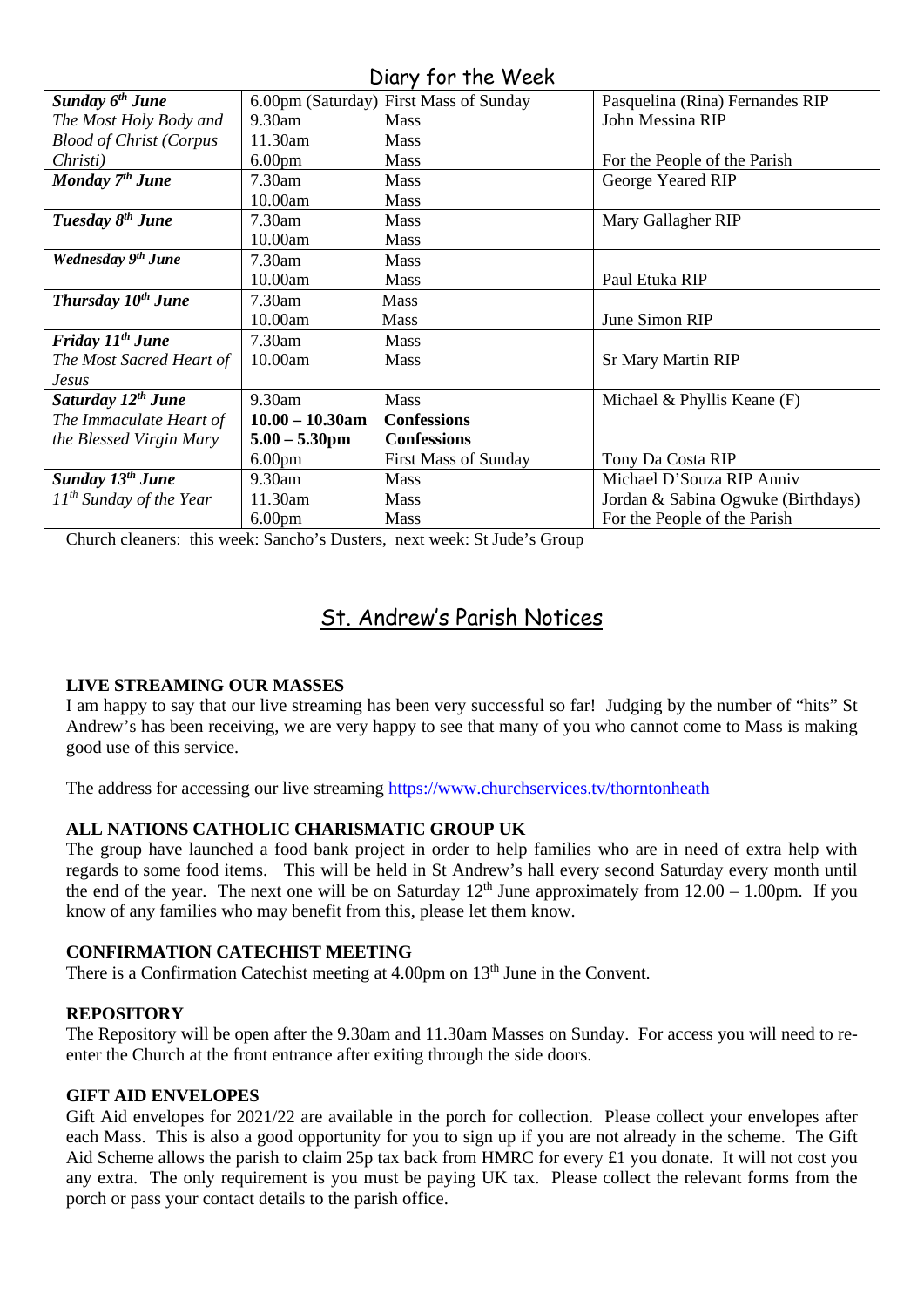#### **CANDLES IN CHURCH**

Some people are gifting the small votive candles to the Church. Please can we ask you not to do this as we are required by law, for health and safety reasons, to purchase our candles from authorised companies.

#### **FIRST HOLY COMMUNIONS AND CONFIRMATIONS**

The clergy have been meeting regularly and discussing with the Catechists if the Sacraments can safely take place this year. At the moment we intend to hold Confirmations this autumn, please call Sr Jennie, 020 8689 0454, for more information. We are still in discussion as we will see how the changes will affect us next month after the Government's announcements regarding the lifting of lockdown restrictions.

For First Holy Communions we hope to make an announcement soon. We are also following the guidance from the diocese on this so as soon as we can we will announce our programmes when we have them so please keep checking the newsletter.

Of course, in order for the Sacraments to go ahead, we will need help from you. We need volunteer Catechists. Please let us know if you can help, especially with the First Holy Communions. If you have a child who would like to join the programme, please consider becoming a Catechist so we can move forward with our programme. Send your details via email into the office.

#### **SECOND COLLECTION NEXT WEEK**

The second collection next week, 13th June, is for Catholic Trust for England and Wales (CaTEW). CaTEW supports the legal, financial and charitable activities of the Bishops' Conference, its departments, agencies and offices. This collection helps supply the Bishops of England and Wales with the revenue necessary for the central administration of the Church in this country.

#### **BUILDING A BETTER MARRIAGE**

Dear husband and wife …

You are invited to give each other a gift by spending 10<sup>th</sup> July online between 9am and 1pm exploring and improving your relationship. The event, entitled 'Building A Better Marriage', will provide you with valuable insights into your communication skills and the call of the Church to the married. There is no group sharing. This is not marriage counselling but a chance to make average-to-good marriages a bit better – whether you married five years ago or 50. Booking is essential: telephone 07983 524 727 or email mflkent@rcaos.org.uk Recent online 'Building a Better Marriage' courses attracted the following comments from couples: "The topics were chosen well and we could really relate to them… The personal stories you shared were very insightful and helped us to reflect on our own relationships more deeply… It was relaxed and you put us at ease, being friendly and personable... We thoroughly enjoyed attending the course."

A booking form is necessary and copies are on the table in the porch.

#### **ANNUAL CATHEDRAL MARRIAGE MASS**

Are you celebrating your 1st, 10th, 25th, 40th, 50th, 60th or any later wedding anniversary this year? Or did you last year? If so, Archbishop John invites you to join him in celebrating a Mass for married couples at 3.00pm on Saturday 9<sup>th</sup> October at St George's Cathedral. You need to book in advance and by doing so you will then receive a personal written invitation from Archbishop John. To book or for more details email [mflsw@rcaos.org.uk](mailto:mflsw@rcaos.org.uk)

#### **SOME DEFINITE SERVICE: PARISH PLANS**

How could your parish benefit from *Some Definite Service*, our response to Archbishop John's call to be an 'evangelising and missionary archdiocese?' No parish is the same and we have a rich and diverse range across the diocese. We want to recognise all the good work that is already being undertaken and then reflect together to see the areas where growth is possible. For more information, please visit: aec.rcaos.org.uk/sds.